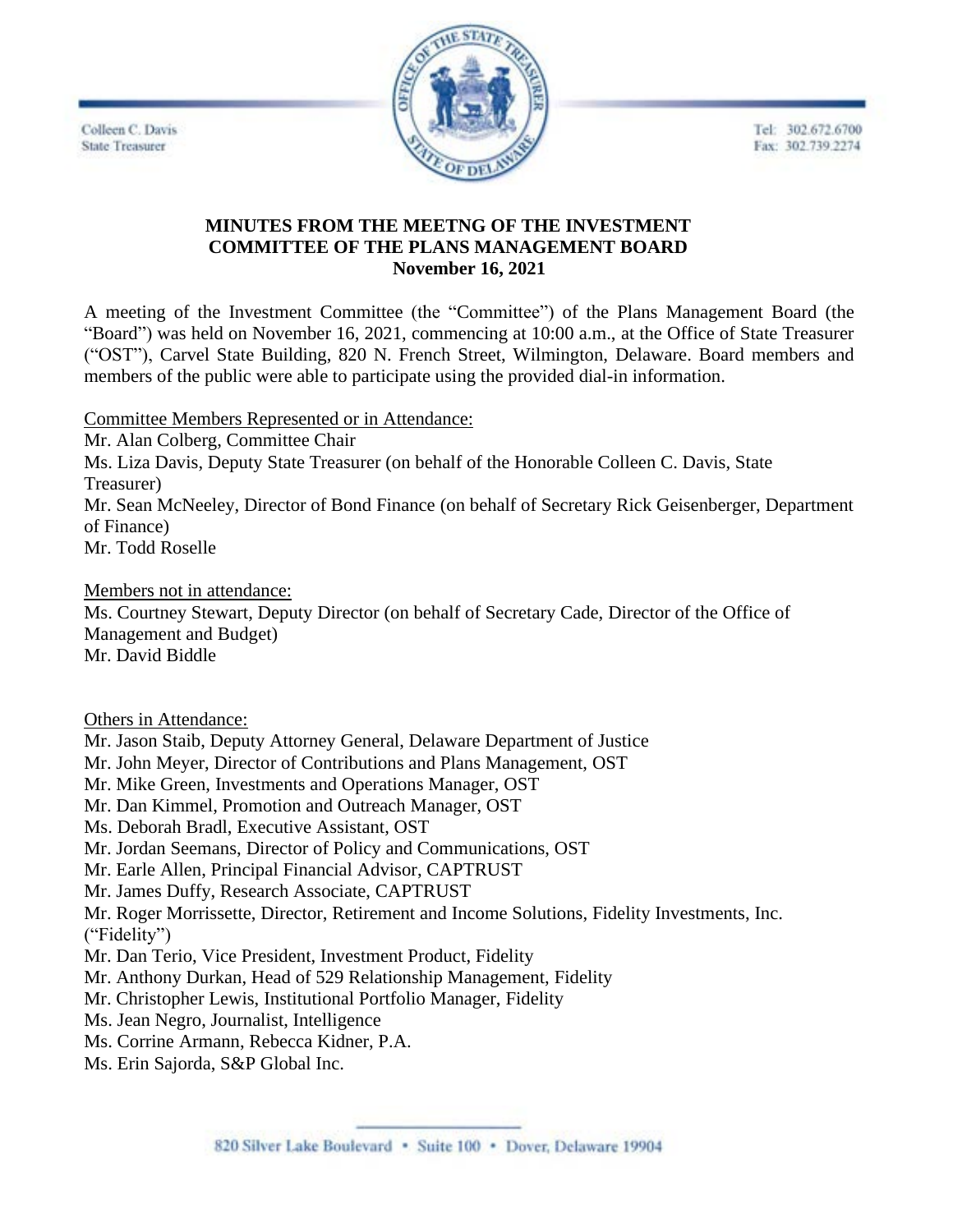### **CALL TO ORDER**

The meeting was called to order at 10:00 a.m.

#### **APPROVAL OF MINUTES**

The Committee discussed one revision to the draft minutes.

#### **A MOTION was made by Deputy Treasurer Davis and seconded by Mr. Roselle to approve the minutes from the Committee meeting on August 17, 2021 with revision. MOTION ADOPTED UNANIMOUSLY**

#### **PRESENTATIONS**

#### *Investment Performance on Deferred Compensation Plans – CAPTRUST*

Mr. Allen reviewed the performance metrics for the three deferred compensation plans. As of September 30, 2021, assets in the plans totaled approximately \$1.16 billion, excluding assets held at legacy 403(b) vendors (valued at approximately \$312.1 million as of September 30, 2021), reflecting an increase of approximately \$97.9 million, a 9.2 percent change since December 31, 2020. Quarterly contributions were approximately \$20.2 million. Mr. Allen indicated that the average weighted expense ratio of the funds was 0.32 percent, which is .04 percent less than the average NAGDCA survey result of similar sized plans.

Mr. Allen reviewed the different tiers of funds within the plans. As of September 30, 2021, Tier 1 held approximately 72 percent of total assets (\$834.1 million). Tier 1 received nearly 73 percent (\$14.7 million) of all new contributions in the third quarter of 2021. Ninety-three percent of unique participants are invested in Tier 1 target date funds. As of September 30, 2021, Tier 2 held approximately 25 percent of total assets (\$289.8 million). Mr. Allen stated that Tier 2 received approximately 27 percent (\$5.5 million) of new contributions in the third quarter of 2021. The Tier 3 self-directed brokerage option held approximately three percent of total assets (\$35.3 million) as of September 30, 2021. Mr. Allen stated that 433 unique participants were investing through the brokerage window at the end of the third quarter of 2021, versus 418 as of December 31, 2020.

Mr. Allen discussed investment highlights, noting that the Lazard International Equity R6 fund is being recommended to remain on watch due to continued underperformance versus the benchmark and category peer group. In the third quarter, the fund did outperform the index and category peer group. CAPTRUST will continue to the monitor the fund's performance.

Mr. Duffy provided market commentary. Mr. Duffy stated that the third quarter saw mixed results due to concerns about sustainability of the economic reopening. Despite a rocky quarter, U.S. and international stocks, real estate and commodities remained positive. Also, bonds were still positive for the third quarter but were negative year-to-date due to an increase in yields from the third quarter. Emerging markets decreased while real estate continues to do well due to rising yields. Mr. Duffy stated that fixed income is optimistic for the 1-year and 10-year yields.

Mr. Duffy stated that the third quarter was mostly negative for both stocks and bonds due to uncertainty surrounding the delta variant, supply chain logistics and the direction of the Fed interest rate policy. During the third quarter, most gains came from the financial and technology sectors. Commodities saw the greatest growth at 6.6 percent while equities remained positive. Mr. Duffy stated that there is still uncertainty in the markets around inflation and its duration. He also stated supply chain disruptions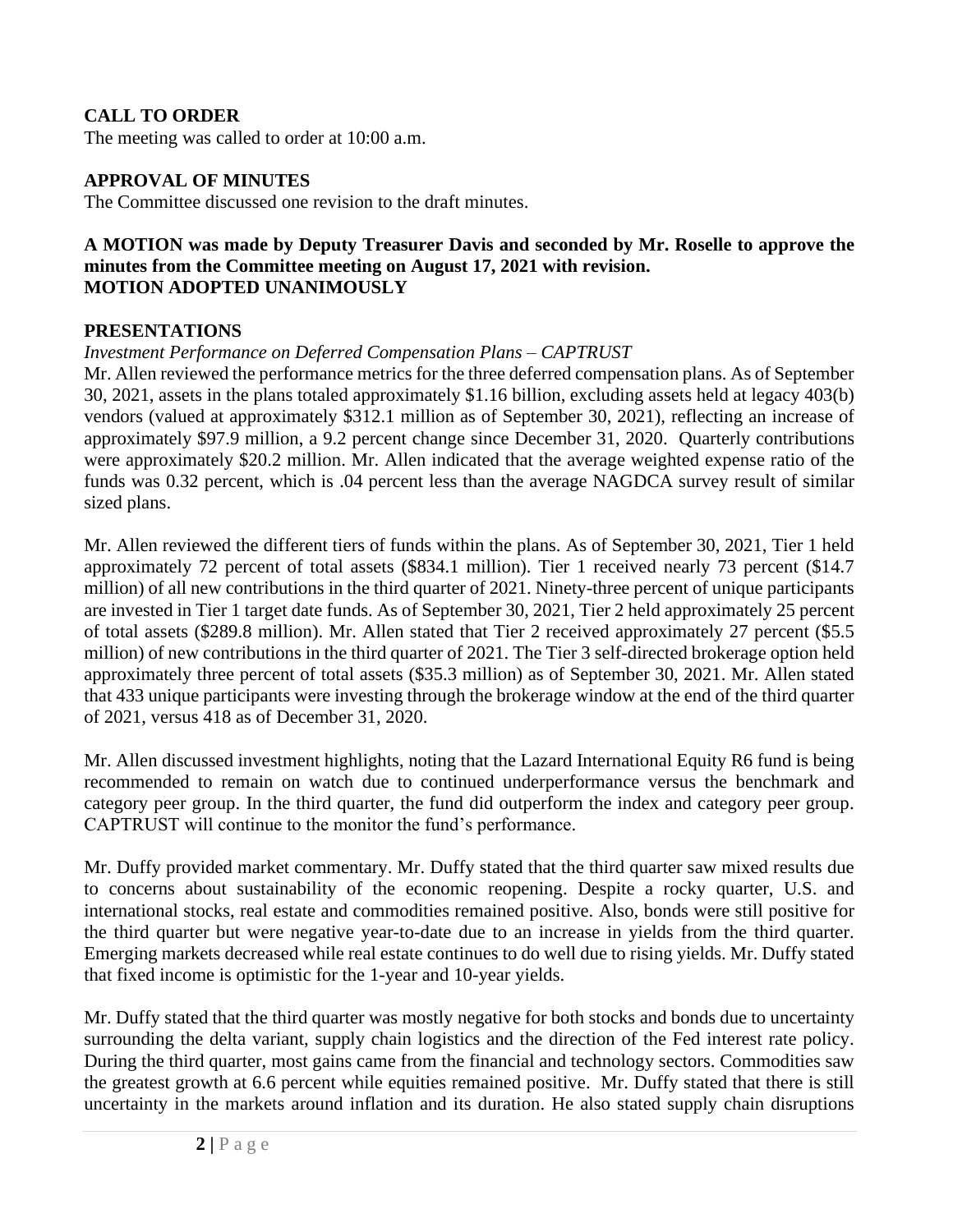remain a top focus of the economy directly impacting consumers through increased prices, yet corporate revenues and profits are strong in Q3 due to consumer spending despite market volatility.

Mr. Duffy reviewed the investment analysis for the Lazard International Equity fund and noted poor performance in 2016-2017 versus the benchmark and peer group. He commented that the Board had placed this fund on Watch at the June meeting. Mr. Duffy reported that in Q3, Lazard outperformed the benchmark by three percent. The Committee commented on Lazard's length of underperformance and questioned their view of fundamental value in light of the industry's shift. CAPTRUST recommended that the fund remain on Watch.

Mr. Duffy discussed the target date series as a majority of assets are in this fund. Despite a negative Q3, the vintages performed well versus the benchmark and peers.

## *Investment Performance on College Investment Plan – CAPTRUST*

Mr. Duffy reviewed third-quarter plan performance for the 529 plan. Total plan assets as of September 30, 2021 were approximately \$738.8 million, a \$4.6 million increase over year-end 2020 (\$734.2 million). Approximately 72 percent of assets (\$532.1 million) are in the age-based option, with approximately 28 percent of assets (\$206.7 million) residing in static portfolios.

Mr. Duffy updated the Committee on the level of growth for the blend age-based option. This option holds \$9.3 million as of September 30, 2021, versus \$6.9 million at the end of 2020. Mr. Duffy stated that the active age-based category holds the majority of assets.

Mr. Duffy noted that all age-based options and all age bands outperformed their benchmarks for the quarter. Mr. Duffy reported that the active age-based option outperformed in 88 percent of its age-bands for the 1-year versus peers and performed the best (on average) out of the plan's age-based options on an absolute basis.

Strong third quarter performance was due to strong equity performance. Both index age-based and blend age-based options outperformed versus their benchmarks. The third quarter of 2021 saw strong performance across all age-based options.

Mr. Duffy stated that non-US equity led the quarter with an average outperformance of 2.2 percent. Mr. Duffy updated the Committee on Fidelity's portfolio positioning review.

Mr. Duffy noted that the Plan's Morningstar rating will remain at Bronze primarily due to new the review process and that cost is now the focus of the rating system. Mr. Duffy stated that Fidelity will continue to share performance data with Morningstar to show the positive impact performance has on equity allocation.

# **DISCUSSION AND ACTION ITEMS**

## *Discussion and Vote on Investment Policy Statements*

Mr. Colberg led discussion with the Committee on the Investment Policy Statements for both the deferred compensation plans and the 529 education savings plan. He indicated that OST and the Committee reviewed the statements for the plans and noted that the Committee will be considering ESG modifications in Q1 of 2022.